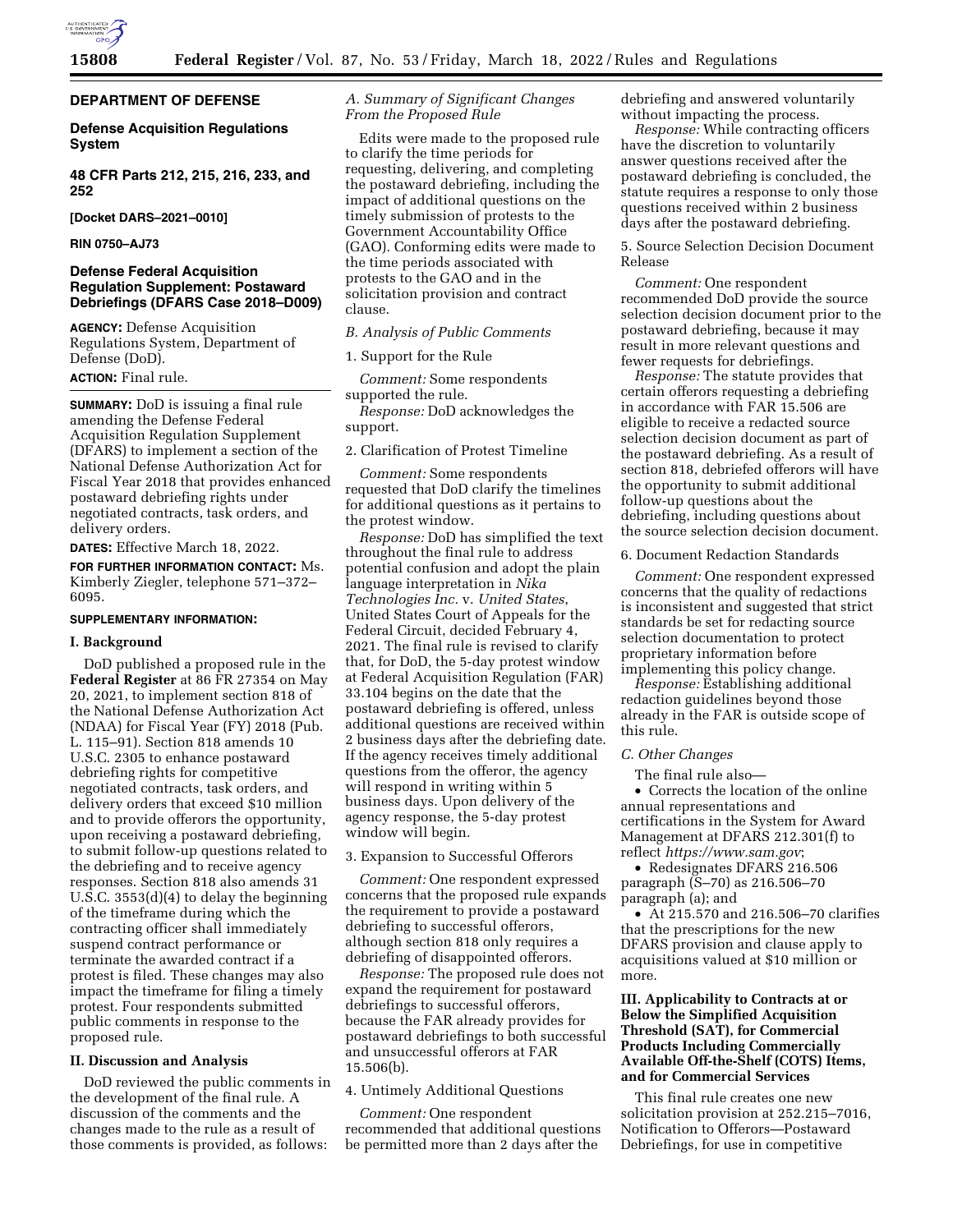negotiated solicitations, and one new contract clause at 252.216–7010, Postaward Debriefings for Task Orders and Delivery Orders, for use in multiple-award contracts. DoD is not applying the rule to contracts and subcontracts valued at or below the SAT. DoD is applying the rule to contracts for the acquisition of commercial products including COTS items and for the acquisition of commercial services.

## *A. Applicability to Contracts at or Below the Simplified Acquisition Threshold (SAT)*

41 U.S.C 1905 governs the applicability of laws to contracts or subcontracts in amounts not greater than the SAT. It is intended to limit the applicability of laws to such contracts or subcontracts. 41 U.S.C. 1905 provides that if a provision of law contains criminal or civil penalties, or if the Federal Acquisition Regulatory Council (FAR Council) makes a determination that it is not in the best interest of the Federal Government to exempt contracts or subcontracts at or below the SAT, the law will apply to them. The Principal Director, Defense Pricing and Contracting (DPC), is the appropriate authority to make comparable determinations for regulations to be published in the DFARS, which is part of the FAR system of regulations. DoD did not make that determination. Therefore, this rule does not apply below the SAT.

## *B. Applicability to Contracts for the Acquisition of Commercial Products Including Commercially Available Offthe-Shelf (COTS) Items and for the Acquisition of Commercial Services*

10 U.S.C. 2375 governs the applicability of laws to DoD contracts and subcontracts for the acquisition of commercial products including COTS items and for the acquisition of commercial services, and is intended to limit the applicability of laws to contracts for the acquisition of commercial products including COTS items and for the acquisition of commercial services. 10 U.S.C. 2375 provides that if a provision of law contains criminal or civil penalties, or if the Under Secretary of Defense for Acquisition and Sustainment (USD(A&S)) makes a written determination that it is not in the best interest of the Federal Government to exempt commercial product contracts and commercial service contracts, the provision of law will apply to contracts for the acquisition of commercial products and commercial services. Due to delegations of authority from

USD(A&S), the Principal Director, DPC is the appropriate authority to make this determination. DoD has made that determination. Therefore, this rule does apply to the acquisition of commercial products including COTS items and to the acquisition of commercial services, if otherwise applicable.

#### *C. Determination*

Given that the requirements of section 818 apply to contracts valued at \$10 million or higher, DoD will not apply the requirements of section 818 to contracts valued at or below the SAT. However, DoD will apply the requirements of section 818 to negotiated procurements and contracts for the acquisition of commercial products including COTS items and for the acquisition of commercial services.

It is not in the best interest of the Federal Government to exempt application of this rule to commercial products including COTS items and to commercial services, for the following reasons. Implementation of section 818 affords offerors the opportunity for enhanced postaward debriefings for contracts, task orders, and delivery orders that exceed \$10 million. Implementation provides offerors the opportunity, upon receiving a postaward debriefing, to submit followup questions related to the debriefing and to receive an agency response. These enhanced postaward debriefing requirements will assist in developing small business capabilities, provide increased participation, and promote competition. Properly conducted postaward debriefings with this enhanced transparency may minimize the number of unnecessary protests filed while strengthening relationships between DoD and industry.

Applying these requirements to the acquisition of commercial products and commercial services does not increase the burden on offerors, since the rule only enhances existing requirements concerning postaward debriefings. Exclusion of acquisitions of commercial products including COTS items and of commercial services would greatly limit access to the benefits afforded to successful and unsuccessful offerors by the section 818 requirements.

#### **IV. Executive Orders 12866 and 13563**

Executive Orders (E.O.s) 12866 and 13563 direct agencies to assess all costs and benefits of available regulatory alternatives and, if regulation is necessary, to select regulatory approaches that maximize net benefits (including potential economic, environmental, public health and safety effects, distributive impacts, and

equity). E.O. 13563 emphasizes the importance of quantifying both costs and benefits, of reducing costs, of harmonizing rules, and of promoting flexibility. This is not a significant regulatory action and, therefore, was not subject to review under section 6(b) of E.O. 12866, Regulatory Planning and Review, dated September 30, 1993.

### **V. Congressional Review Act**

As required by the Congressional Review Act (5 U.S.C. 801–808) before an interim or final rule takes effect, DoD will submit a copy of the interim or final rule with the form, Submission of Federal Rules under the Congressional Review Act, to the U.S. Senate, the U.S. House of Representatives, and the Comptroller General of the United States. A major rule under the Congressional Review Act cannot take effect until 60 days after it is published in the **Federal Register**. The Office of Information and Regulatory Affairs has determined that this rule is not a major rule as defined by 5 U.S.C. 804.

## **VI. Regulatory Flexibility Act**

A final regulatory flexibility analysis (FRFA) has been prepared consistent with the Regulatory Flexibility Act, 5 U.S.C. 601, *et seq.* The FRFA is summarized as follows:

This rule amends the DFARS to implement section 818 of the National Defense Authorization Act (NDAA) for Fiscal Year (FY) 2018 (Pub. L. 115–91), which provides offerors and contractors with significantly enhanced written or oral debriefing information for negotiated contracts and task orders or delivery orders that exceed \$100 million, and the opportunity for small entities and nontraditional defense contractors to obtain such information for awards that exceed \$10 million but do not exceed \$100 million.

The objective of the rule is to ensure offerors are provided a standard written or oral postaward debriefing at the dollar thresholds in the statute, while protecting the confidential and proprietary information of other offerors. The statute also provides direction to contracting officers when notified that a protest has been received by the Government Accountability Office.

There were no significant issues raised by the public in response to the initial regulatory flexibility analysis.

This rule is not expected to have a significant economic impact on a substantial number of small entities, because the enhanced ability to obtain source selection information for actions over \$10 million by submitting questions is voluntary. However,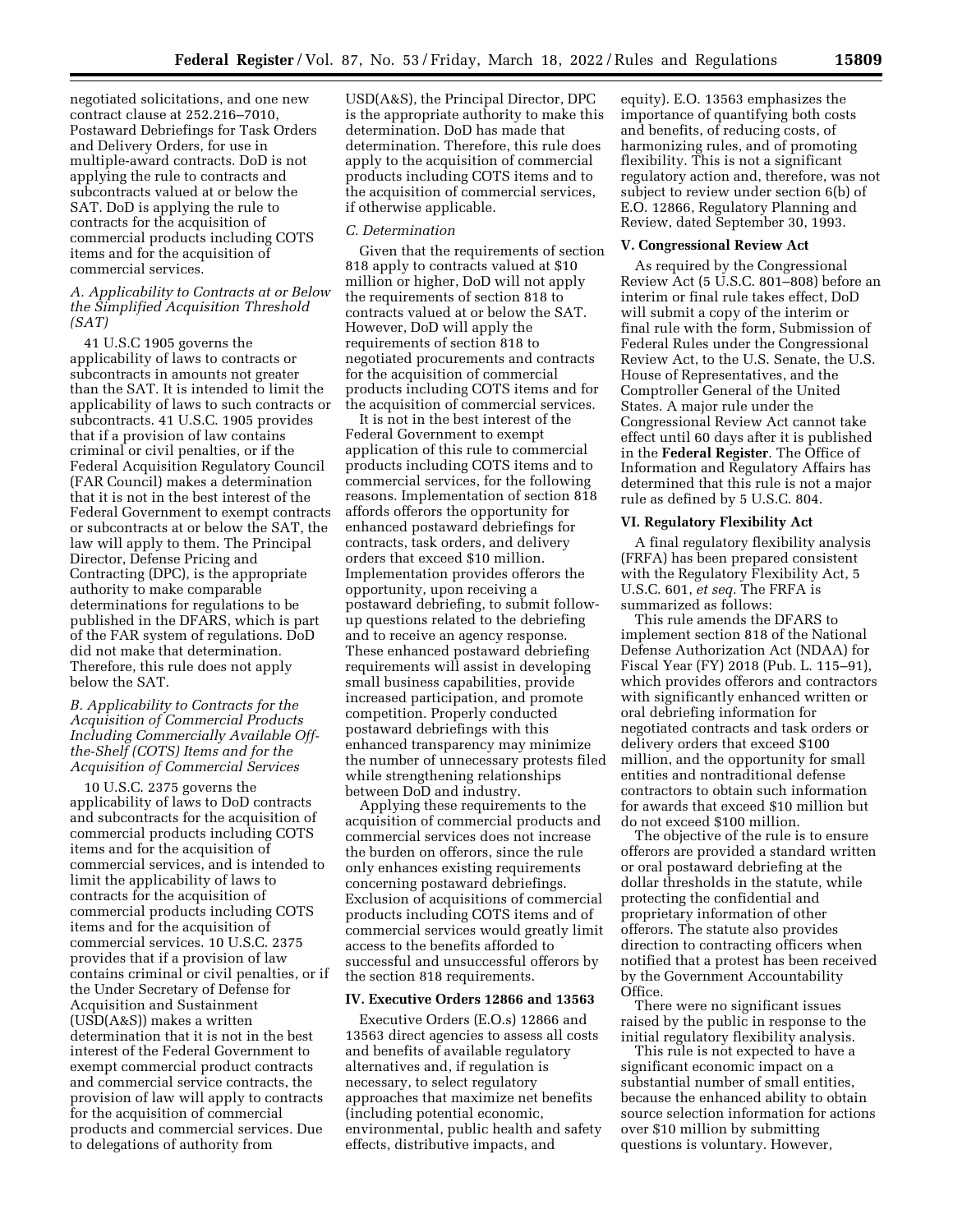obtaining such additional information may be helpful to entities competing on future actions.

Data obtained from the Federal Procurement Data System for FYs 2018, 2019, and 2020 indicate that DoD awarded an average of approximately 5,534 negotiated awards and delivery orders or task orders per year valued between \$10 and \$100 million. Of those actions, an average of 3,994 were awarded to approximately 1,543 unique small entities and 1,311 nontraditional defense contractors. Based upon that data, approximately 1,543 unique small entities will have the opportunity to request and obtain enhanced debriefing information if desired.

This rule does not include any new reporting, recordkeeping, or other compliance requirements for small businesses.

The rule does not duplicate, overlap, or conflict with any other Federal rules.

There are no known significant alternative approaches to the rule that would meet the requirements of the statute.

### **VII. Paperwork Reduction Act**

The rule does not contain information collection requirements that require the approval of the Office of Management and Budget under the Paperwork Reduction Act (44 U.S.C. chapter 35).

## **List of Subjects in 48 CFR Parts 212, 215, 216, 233, and 252**

Government procurement.

### **Jennifer D. Johnson,**

*Editor/Publisher, Defense Acquisition Regulations System.* 

Therefore, 48 CFR parts 212, 215, 216, 233, and 252 are amended as follows: ■ 1. The authority citation for 48 CFR parts 212, 215, 216, 233, and 252 continues to read as follows:

**Authority:** 41 U.S.C. 1303 and 48 CFR chapter 1.

# **PART 212—ACQUISITION OF COMMERCIAL ITEMS**

 $\blacksquare$  2. Amend section 212.301 by— ■ a. In paragraph (f) introductory text, removing ''*<https://www.acquisition.gov>*'' and adding ''*<https://www.sam.gov>*'' in its place;

 $\blacksquare$  b. Adding paragraph (f)(vi)(F); ■ c. Redesignating paragraphs (f)(vii) through (xviii) as paragraphs (f)(viii) through (xix); and

 $\blacksquare$  d. Adding new paragraph (f)(vii). The additions read as follows:

#### **212.301 Solicitation provisions and contract clauses for the acquisition of commercial items.**

\* \* \* \* \*

$$
\begin{array}{c} (f) * * * * \\ \text{(vii)} * * * * \end{array}
$$

(vi) \* \* \*

(F) Use the provision at 252.215– 7016, Notification to Offerors— Postaward Debriefings, as prescribed in 215.570, to comply with section 818 of the National Defense Authorization Act for Fiscal Year 2018 (Pub. L. 115–91).

(vii) *Part 216—Types of Contracts.*  Use the clause at 252.216–7010, Postaward Debriefings for Task Orders and Delivery Orders, as prescribed in 216.506–70(b), to comply with section 818 of the National Defense Authorization Act for Fiscal Year 2018 (Pub. L. 115–91).

\* \* \* \* \*

## **PART 215—CONTRACTING BY NEGOTIATION**

■ 3. Amend section 215.506 by adding paragraphs (b) and (d) to read as follows:

## **215.506 Postaward debriefing of offerors.**

(b) Notwithstanding FAR 15.506(b), when requested by a successful or unsuccessful offeror, a written or oral debriefing is required for contract awards valued at \$10 million or more (section 818 of the National Defense Authorization Act for Fiscal Year 2018 (Pub. L. 115–91)).

(d) In addition to the requirements of FAR 15.506(d), the minimum debriefing information shall include the following:

(i) For award of a contract in excess of \$10 million and not in excess of \$100 million with a small business or nontraditional defense contractor, an option for the small business or nontraditional defense contractor to request disclosure of the agency's written source selection decision document, redacted to protect the confidential and proprietary information of other offerors for the contract award.

(ii) For award of a contract in excess of \$100 million, disclosure of the agency's written source selection decision document, redacted to protect the confidential and proprietary information of other offerors for the contract award.

■ 4. Add section 215.506–70 to read as follows:

\* \* \* \* \*

## **215.506–70 Opportunity for follow-up questions.**

When providing a required postaward debriefing to successful and unsuccessful offerors, contracting officers shall—

(a) Provide an opportunity to submit additional written questions related to the required debriefing not later than 2 business days after receiving the postaward debriefing;

(b) Respond in writing to timely submitted additional questions within 5 business days after receipt of the questions; and

(c) Not consider the postaward debriefing to be concluded until the later of—

(1) The date that the postaward debriefing is delivered, orally or in writing; or

(2) If additional written questions related to the debriefing are timely received, the date the agency delivers its written response.

■ 5. Add section 215.570 to read as follows:

## **215.570 Solicitation provision.**

Use the provision at 252.215–7016, Notification to Offerors—Postaward Debriefings, in competitive negotiated solicitations for contract awards valued at \$10 million or more, including solicitations using FAR part 12 procedures for the acquisition of commercial items.

# **PART 216—TYPES OF CONTRACTS**

■ 6. Amend section 216.505 by adding paragraphs (b)(6) introductory text and (b)(6)(ii) to read as follows:

#### **216.505 Ordering.**

### \* \* \* \* \*

(b) \* \* \* (6) *Postaward notices and debriefing of awardees for orders exceeding \$6 million.* In addition to the notice required at FAR 16.505(b)(6), a written or oral postaward debriefing of successful and unsuccessful awardees is required for task orders and delivery orders valued at \$10 million or more (section 818 of the National Defense Authorization Act for Fiscal Year 2018 (Pub. L. 115–91)).

(ii) Follow the procedures at 215.506 and 215.506–70 when providing the postaward debriefing to successful and unsuccessful awardees for task orders or delivery orders valued at \$10 million or more.

■ 7. Revise section 216.506 to read as follows:

### **216.506 Solicitation provisions and contract clauses.**

■ 8. Add section 216.506–70 to read as follows:

### **216.506–70 Additional solicitation provisions and contract clause.**

(a) Use the provisions at 252.215– 7007, Notice of Intent to Resolicit, and 252.215–7008, Only One Offer, as prescribed at 215.371–6 and 215.408(3), respectively.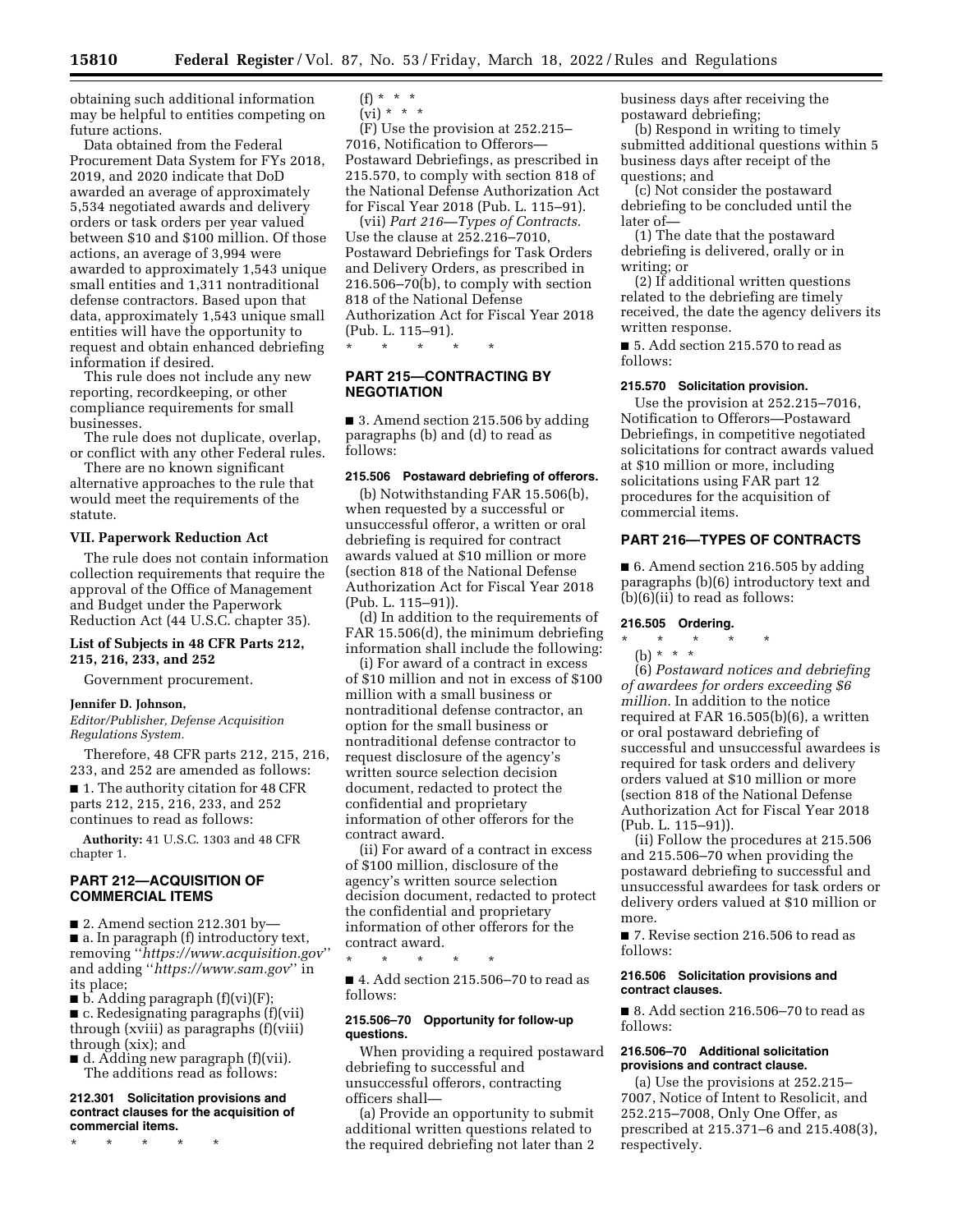(b) Use the clause at 252.216–7010, Postaward Debriefings for Task Orders and Delivery Orders, in competitive negotiated solicitations and contracts, including solicitations and contracts using FAR part 12 procedures for the acquisition of commercial items, when a multiple-award contract is contemplated and task orders or delivery orders placed under the contract may be valued at \$10 million or more.

## **PART 233—PROTESTS, DISPUTES, AND APPEALS**

### **233.102 [Amended]**

■ 9. Amend section 233.102 by removing ''Government Accountability Office'' and adding ''Government Accountability Office (GAO)'' in its place.

■ 10. Add section 233.104 to read as follows:

### **233.104 Protests to GAO.**

(c) *Protests after award.* (1) In lieu of the time periods in FAR 33.104(c)(1), contracting officers shall immediately suspend performance or terminate the awarded contract, task order, or delivery order upon notice from the GAO of a protest filed within the time periods listed in paragraphs (c)(1)(A) through (D) of this section, whichever is later, except as provided in FAR 33.104(c)(2) and (3)—

(A) Within 10 days after the date of contract award;

(B) Within 10 days after the date a task order or delivery order is issued, where the value exceeds \$25 million (10 U.S.C. 2304c(e));

(C) Within 5 days after a debriefing date offered to the protestor under a timely debriefing request in accordance with FAR 15.506 regardless of whether the protestor rejected the offered debriefing date, unless an earlier debriefing date is negotiated as a result; or

(D) Within 5 days after a postaward debriefing under FAR 15.506 is concluded in accordance with 215.506– 70(b).

## **233.171 [Amended]**

■ 11. Amend section 233.171 by removing ''Government Accountability Office'' and adding ''GAO'' in its place.

## **PART 252—SOLICITATION PROVISIONS AND CONTRACT CLAUSES**

■ 12. Add section 252.215-7016 to read as follows:

#### **252.215–7016 Notification to Offerors— Postaward Debriefings.**

As prescribed in 215.570, use the following provision:

#### **Notification to Offerors—Postaward Debriefings (Mar 2022)**

(a) *Definition.* As used in this provision— *Nontraditional defense contractor* means an entity that is not currently performing and has not performed any contract or subcontract for DoD that is subject to full coverage under the cost accounting standards prescribed pursuant to 41 U.S.C. 1502 and the regulations implementing such section, for at least the 1-year period preceding the solicitation of sources by DoD for the procurement (10 U.S.C. 2302(9)).

(b) *Postaward debriefing.* 

(1) Upon timely request, the Government will provide a written or oral postaward debriefing to successful or unsuccessful offerors for contract awards valued at \$10 million or more, while protecting the confidential and proprietary information of other offerors. The request is considered timely if received within 3 days of notification of contract award.

(2) When required, the minimum postaward debriefing information will include the following:

(i) For contracts in excess of \$10 million and not in excess of \$100 million with a small business or nontraditional defense contractor, an option for the small business or nontraditional defense contractor to request disclosure of the agency's written source selection decision document, redacted to protect the confidential and proprietary information of other offerors for the contract award.

(ii) For contracts in excess of \$100 million, disclosure of the agency's written source selection decision document, redacted to protect the confidential and proprietary information of other offerors for the contract award.

(3) If a required postaward debriefing is provided—

(i) The debriefed Offeror may submit additional written questions related to the debriefing not later than 2 business days after the date of the debriefing;

(ii) The agency will respond in writing to timely submitted additional questions within 5 business days after receipt by the contracting officer; and

(iii) The postaward debriefing will not be considered to be concluded until the later of—

(A) The date that the postaward debriefing is delivered, orally or in writing; or

(B) If additional written questions related to the debriefing are timely received, the date the agency delivers its written response.

(c) *Contract performance.* The Government may suspend performance of or terminate the awarded contract upon notice from the Government Accountability Office of a protest filed within the time periods listed in paragraphs (c)(1) through (3) of this provision, whichever is later:

(1) Within 10 days after the date of contract award.

(2) Within 5 days after a debriefing date offered to the protestor under a timely

debriefing request in accordance with Federal Acquisition Regulation (FAR) 15.506 unless an earlier debriefing date is negotiated as a result.

(3) Within 5 days after a postaward debriefing under FAR 15.506 is concluded in accordance with Defense Federal Acquisition Regulation Supplement 215.506–70(b).

#### (End of provision)

■ 13. Add section 252.216–7010 to read as follows:

#### **252.216–7010 Postaward Debriefings for Task Orders and Delivery Orders.**

As prescribed at 216.506–70(b), use the following clause:

#### **Postaward Debriefings for Task Orders and Delivery Orders (Mar 2022)**

(a) *Postaward debriefing.* 

(1) Upon timely request, the Government will provide a written or oral postaward debriefing for task orders or delivery orders valued at \$10 million or more to the Contractor, regardless of whether the Contractor's offer for the task order or delivery order was successful or unsuccessful, while protecting the confidential and proprietary information of other contractors. The request is considered timely if received within 3 days of notification of task order or delivery order award.

(2) If a required postaward debriefing is provided—

(i) The debriefed Contractor may submit additional written questions related to the required and provided debriefing within 2 business days after the date of the debriefing;

(ii) The agency will respond in writing to timely submitted additional questions within 5 business days after receipt; and

(iii) The postaward debriefing will not be considered to be concluded until the later of—

(A) The date that the postaward debriefing is delivered, orally or in writing; or

(B) If additional written questions related to the debriefing are timely received, the date the agency delivers its written response.

(b) *Task order or delivery order performance.* The Government may suspend performance of or terminate the awarded task order or delivery order upon notice from the Government Accountability Office of a protest filed within the time periods listed in paragraphs (b)(1) through (3) of this clause, whichever is later:

(1) Within 10 days after the date a task order or delivery order is issued, where the value exceeds \$25 million (10 U.S.C. 2304c(e)).

(2) Within 5 days after a debriefing date offered to the protestor under a timely debriefing request in accordance with Federal Acquisition Regulation (FAR) 15.506 unless an earlier debriefing date is negotiated as a result.

(3) Within 5 days after a postaward debriefing under FAR 15.506 is concluded in accordance with Defense Federal Acquisition Regulation Supplement 215.506–70(b).